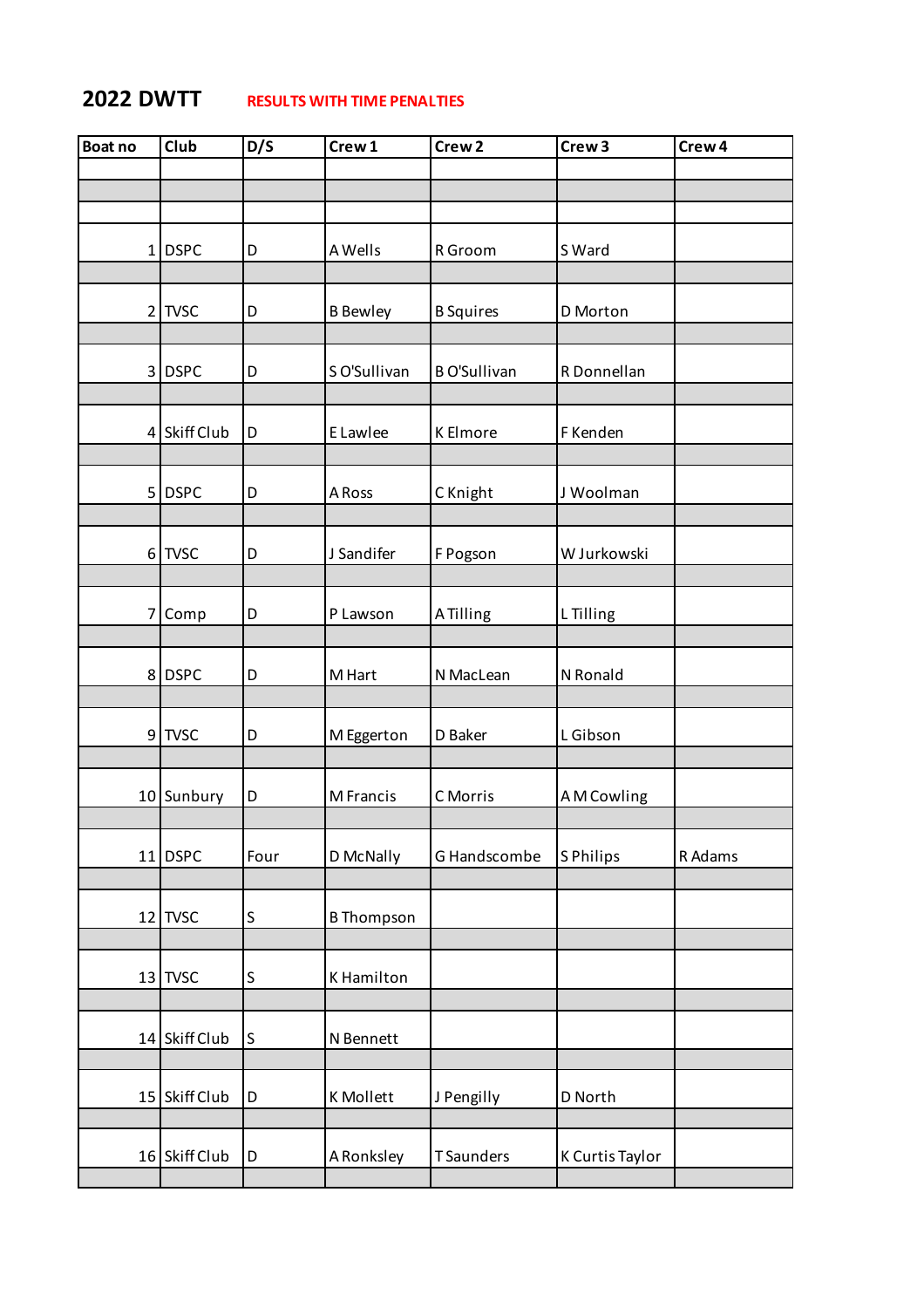| 17 | Sunbury     | D   | AJackson   | TJackson     | F Cockcroft |  |
|----|-------------|-----|------------|--------------|-------------|--|
|    |             |     |            |              |             |  |
|    | $18$ TVSC   | D   | W Ballor   | A Bewley     | H Ford      |  |
|    |             |     |            |              |             |  |
| 19 | <b>DSPC</b> | D   | D Charles  | L Richardson | R Stent     |  |
|    |             |     |            |              |             |  |
| 20 | Skiff Club  | l D | K Burridge | C Ashby      | L Morgan    |  |
|    |             |     |            |              |             |  |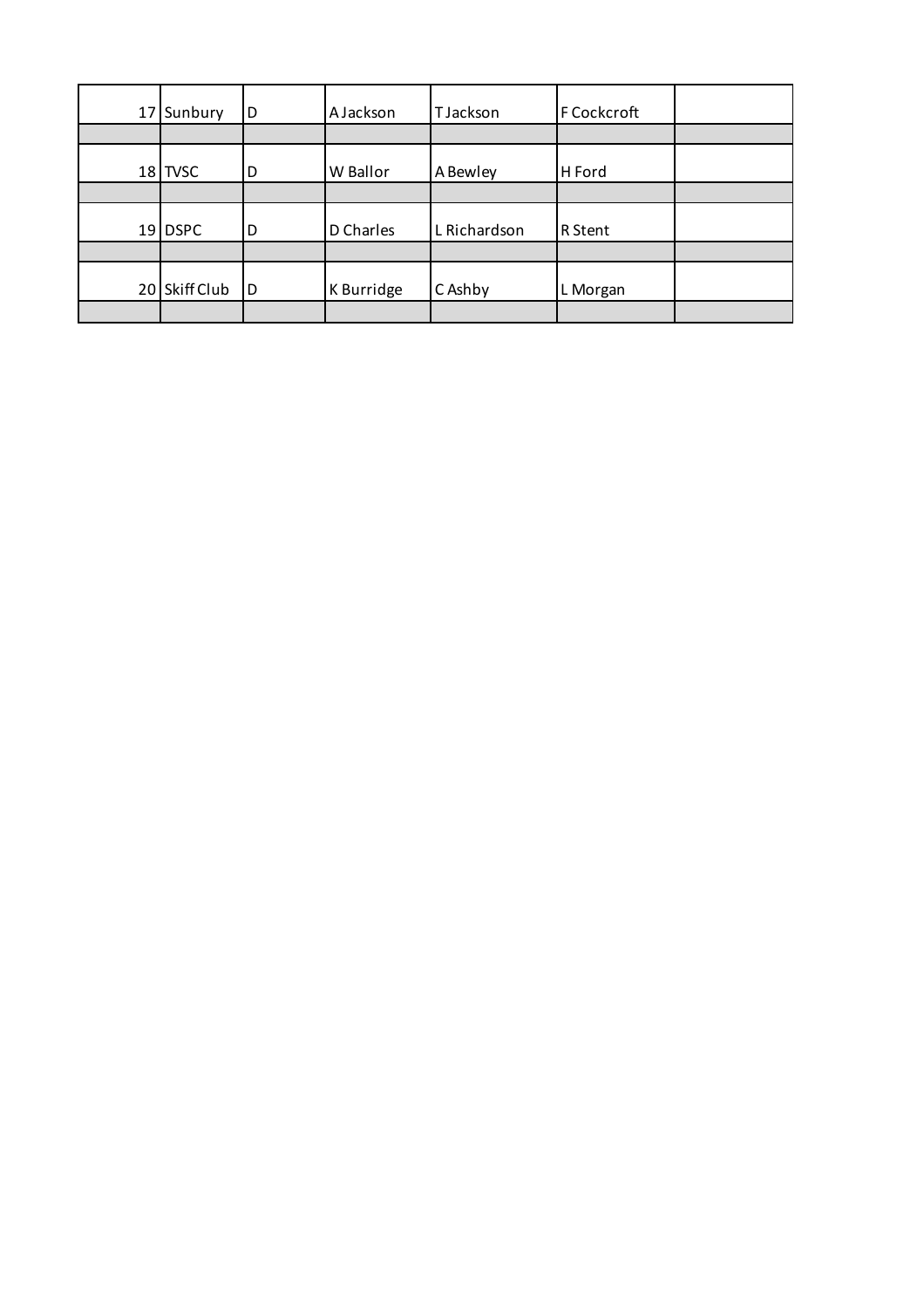| Crew <sub>5</sub> | <b>Start</b> | Up from K/B      | <b>Down from HCB</b> | Up from R/Ait    | Finish           |
|-------------------|--------------|------------------|----------------------|------------------|------------------|
|                   |              | Leg <sub>1</sub> | Leg <sub>2</sub>     | Leg <sub>3</sub> | Leg <sub>4</sub> |
|                   | mins:sec     |                  |                      |                  | hr:mins:sec      |
|                   |              |                  |                      |                  |                  |
|                   | 09:30        | 0:53:43          | 01:04:57             | 01:32:14         | 01:43:43         |
|                   | 10:15        | 00:59:41         | 01:12:21             | 01:41:59         | 01:54:56         |
|                   | 10:51        | 00:59:18         | 01:11:36             | 01:40:55         | 01:53:17         |
|                   | 11:22        | 01:01:01         | 01:13:57             | 01:44:32         | 01:57:28         |
|                   | 11:51        | 01:01:48         | 01:14:56             | 01:44:40         | 01:56:48         |
|                   | 12:40        | 01:08:55         | 01:23:37             | 01:57:35         | 02:11:11         |
|                   | 13:03        | 01:03:02         | 01:15:45             | 01:45:20         | 01:57:46         |
|                   | 13:24        | 01:03:48         | 01:16:36             | 01:46:28         | 01:58:28         |
|                   | 13:59        | 01:07:09         | 01:20:28             | 01:52:27         | 02:04:27         |
|                   | 14:29        | 01:09:15         | 01:22:50             | 01:55:13         | 02:08:27         |
| I Bertie          | 15:12        | 01:06:59         | 01:20:20             | 01:52:00         | 02:05:19         |
|                   | 15:30        | 01:07:28         | 01:20:46             | 01:50:03         | 02:06:29         |
|                   | 16:13        | 01:08:24         | 01:22:03             | 01:53:24         | 02:06:28         |
|                   | 16:57        | 01:17:03         | 01:33:04             | 02:12:25         | 02:28:13         |
|                   | 17:40        | 01:14:12         | 01:29:02             | 02:02:30         | 02:16:43         |
|                   | 18:02        | 01:07:37         | 01:20:14             | 01:51:08         | 02:03:45         |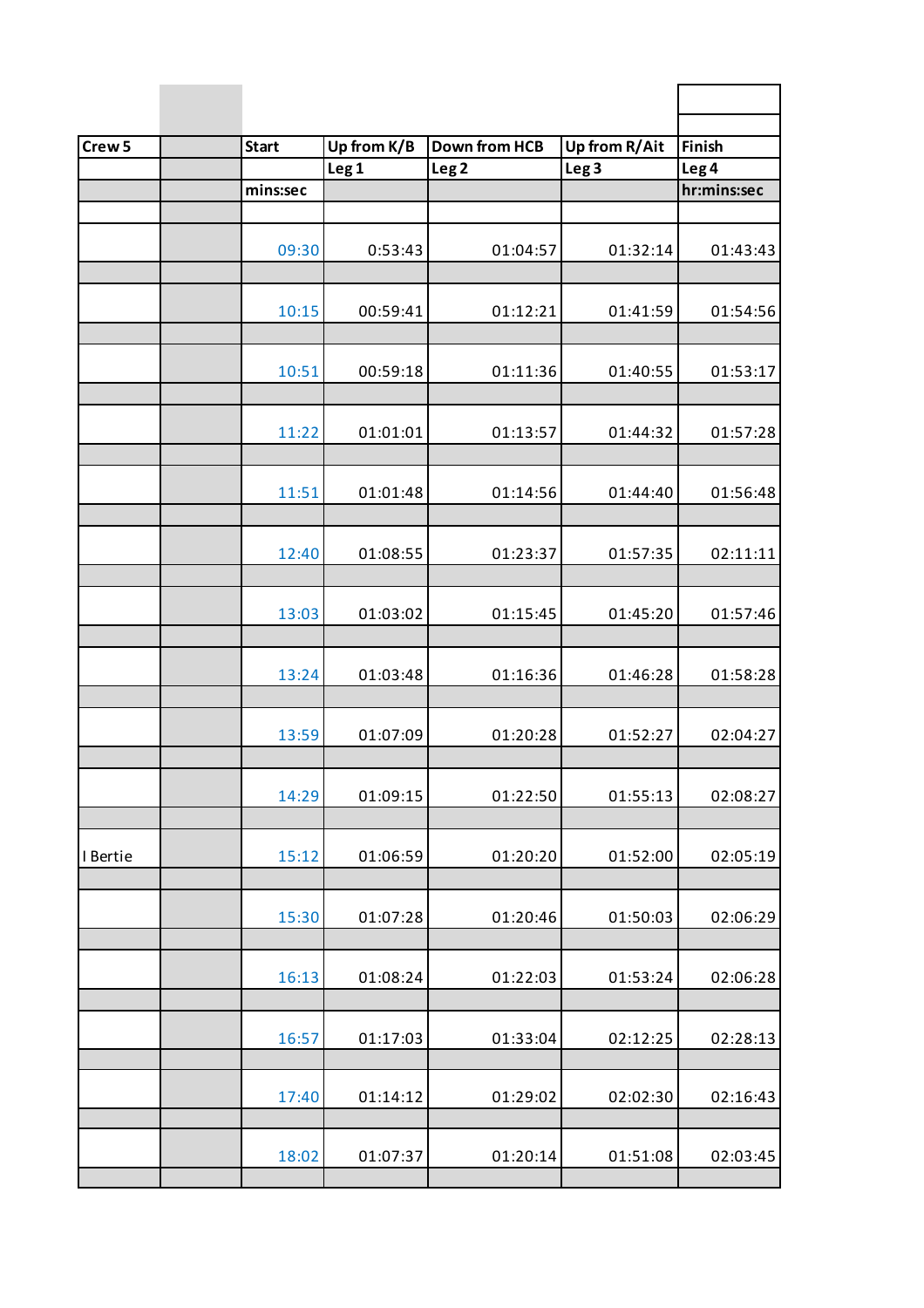|  | 18:35 | 01:01:51                        | 01:31:54 | 02:05:57 | 02:19:47 |
|--|-------|---------------------------------|----------|----------|----------|
|  |       |                                 |          |          |          |
|  | 18:59 | 01:11:18                        | 01:24:43 | 01:56:27 | 02:09:51 |
|  |       |                                 |          |          |          |
|  | 19:30 | 01:16:39                        | 01:32:07 | 02:07:04 | 02:21:17 |
|  |       |                                 |          |          |          |
|  |       | 20:11 *Pulled out due to injury |          |          |          |
|  |       |                                 |          |          |          |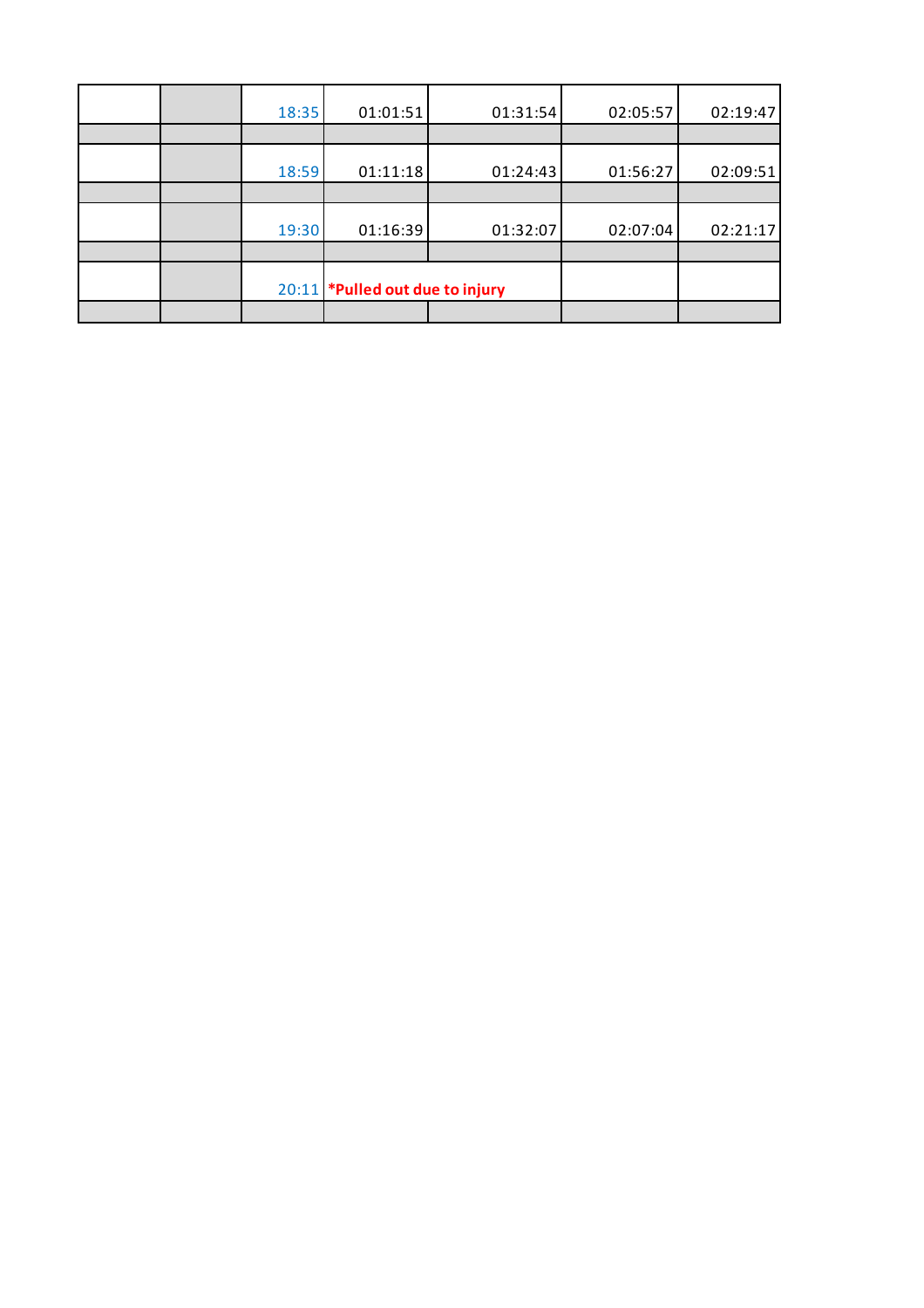| <b>Total Time</b> | <b>Penalty Added</b> |
|-------------------|----------------------|
|                   |                      |
| 01:34:13          |                      |
| 01.44.41          |                      |
| 01:42:26          |                      |
| 01:46:06          |                      |
| 01:44:57          |                      |
| 01:58:31          | 01:58:41             |
| 01:44:43          |                      |
| 01:45:04          |                      |
| 01:50:28          |                      |
| 01:53:58          |                      |
| 01:50:07          |                      |
| 01:50:59          |                      |
| 01:50:15          |                      |
| 02:11:16          | 02:11:26             |
| 01:59:03          |                      |
| 01:45:43          |                      |